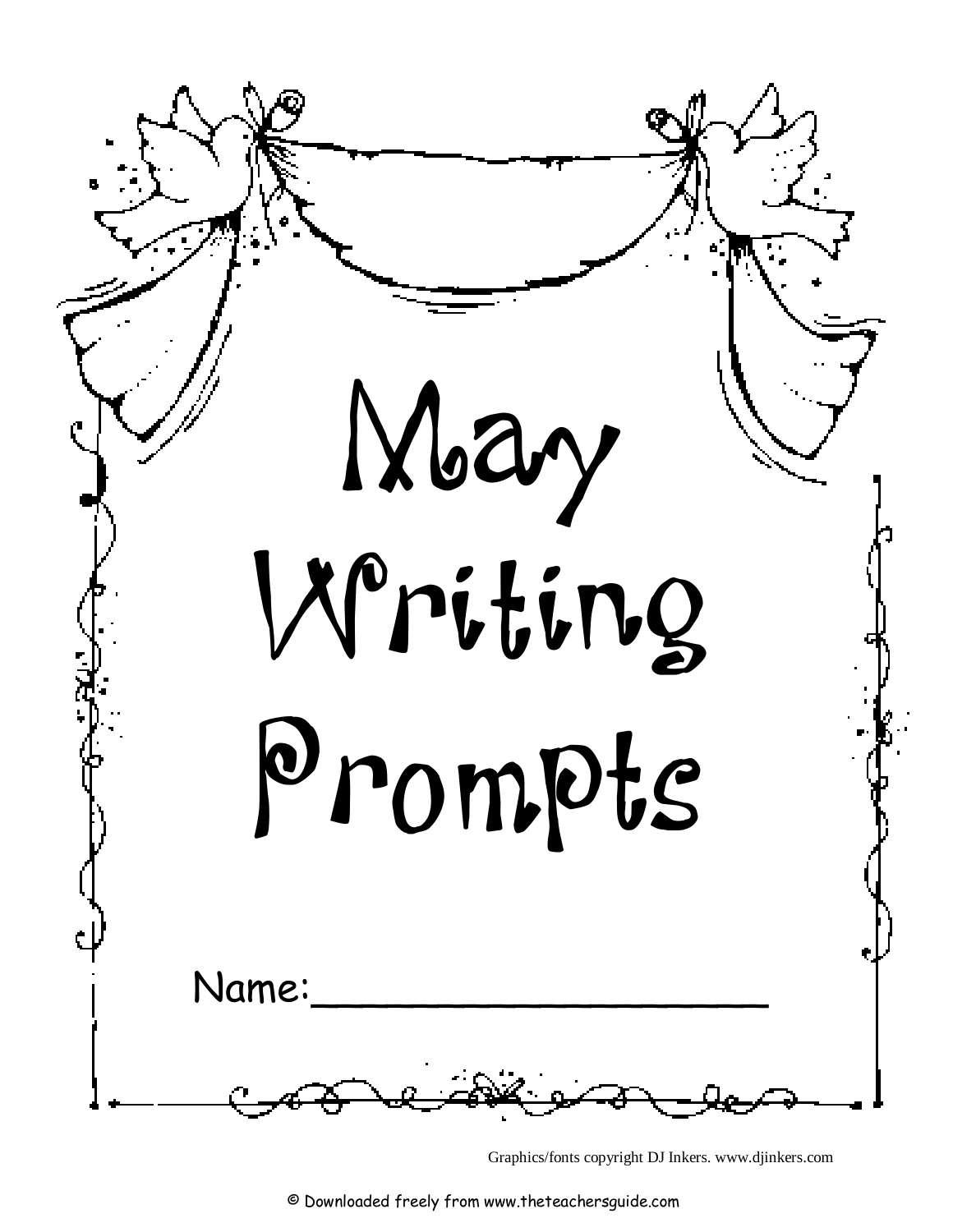

Mother's Day is in May. Write about what makes your mother a great mother. What do you love about her?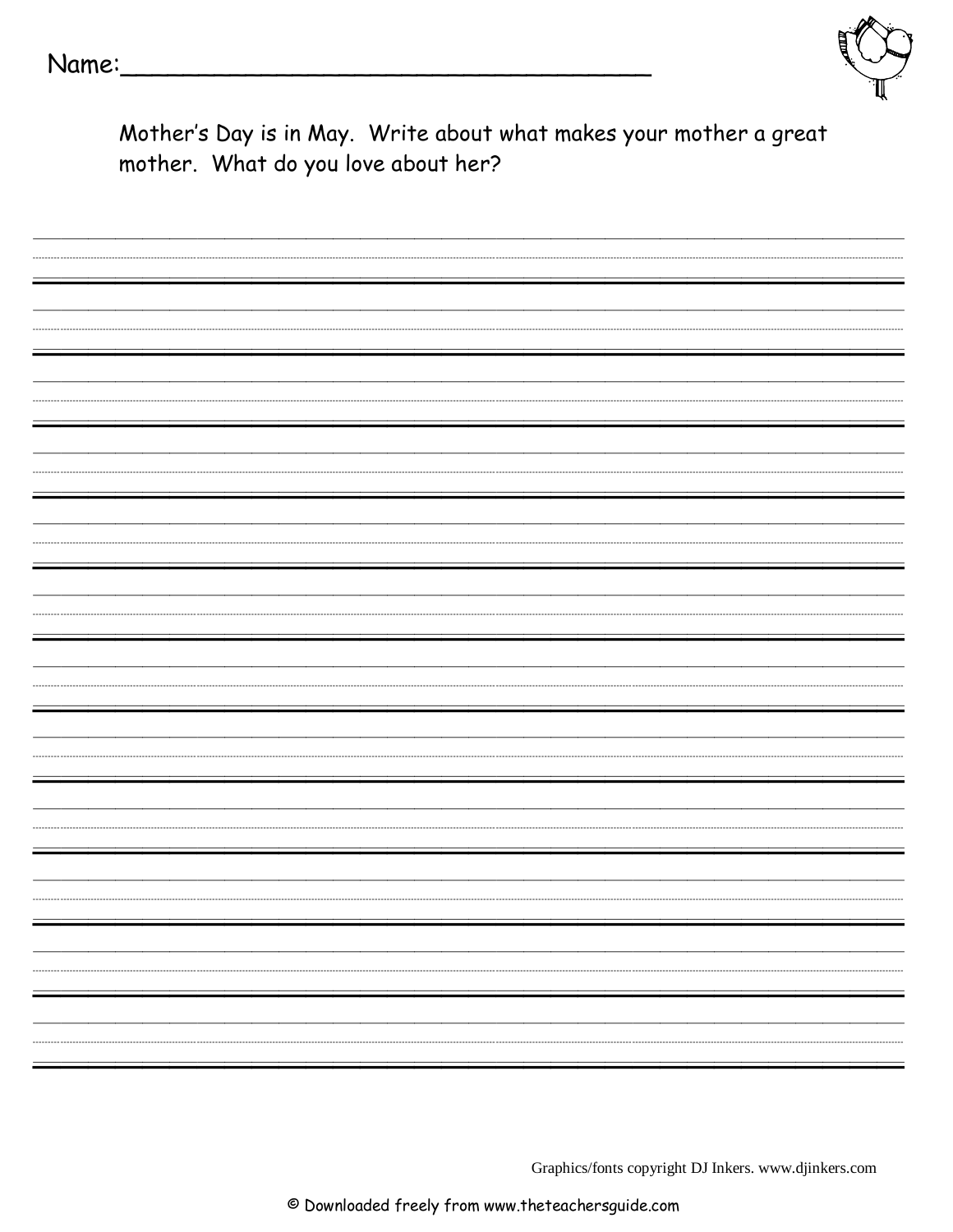

Memorial Day is in May. We take this time to honor those members of the military that gave their lives defending our freedoms. What does freedom mean to you?

\_\_\_\_\_\_\_\_\_\_\_\_\_\_\_\_\_\_\_\_\_\_\_\_\_\_\_\_\_\_\_\_ \_\_\_\_\_\_\_\_\_\_\_\_\_\_\_\_\_\_\_\_\_\_\_\_\_\_\_\_\_\_\_\_ \_\_\_\_\_\_\_\_\_\_\_\_\_\_\_\_\_\_\_\_\_\_\_\_\_\_\_\_\_\_\_\_ \_\_\_\_\_\_\_\_\_\_\_\_\_\_\_\_\_\_\_\_\_\_\_\_\_\_\_\_\_\_\_\_ \_\_\_\_\_\_\_\_\_\_\_\_\_\_\_\_\_\_\_\_\_\_\_\_\_\_\_\_\_\_\_\_ \_\_\_\_\_\_\_\_\_\_\_\_\_\_\_\_\_\_\_\_\_\_\_\_\_\_\_\_\_\_\_\_ \_\_\_\_\_\_\_\_\_\_\_\_\_\_\_\_\_\_\_\_\_\_\_\_\_\_\_\_\_\_\_\_ \_\_\_\_\_\_\_\_\_\_\_\_\_\_\_\_\_\_\_\_\_\_\_\_\_\_\_\_\_\_\_\_ \_\_\_\_\_\_\_\_\_\_\_\_\_\_\_\_\_\_\_\_\_\_\_\_\_\_\_\_\_\_\_\_ \_\_\_\_\_\_\_\_\_\_\_\_\_\_\_\_\_\_\_\_\_\_\_\_\_\_\_\_\_\_\_\_ \_\_\_\_\_\_\_\_\_\_\_\_\_\_\_\_\_\_\_\_\_\_\_\_\_\_\_\_\_\_\_\_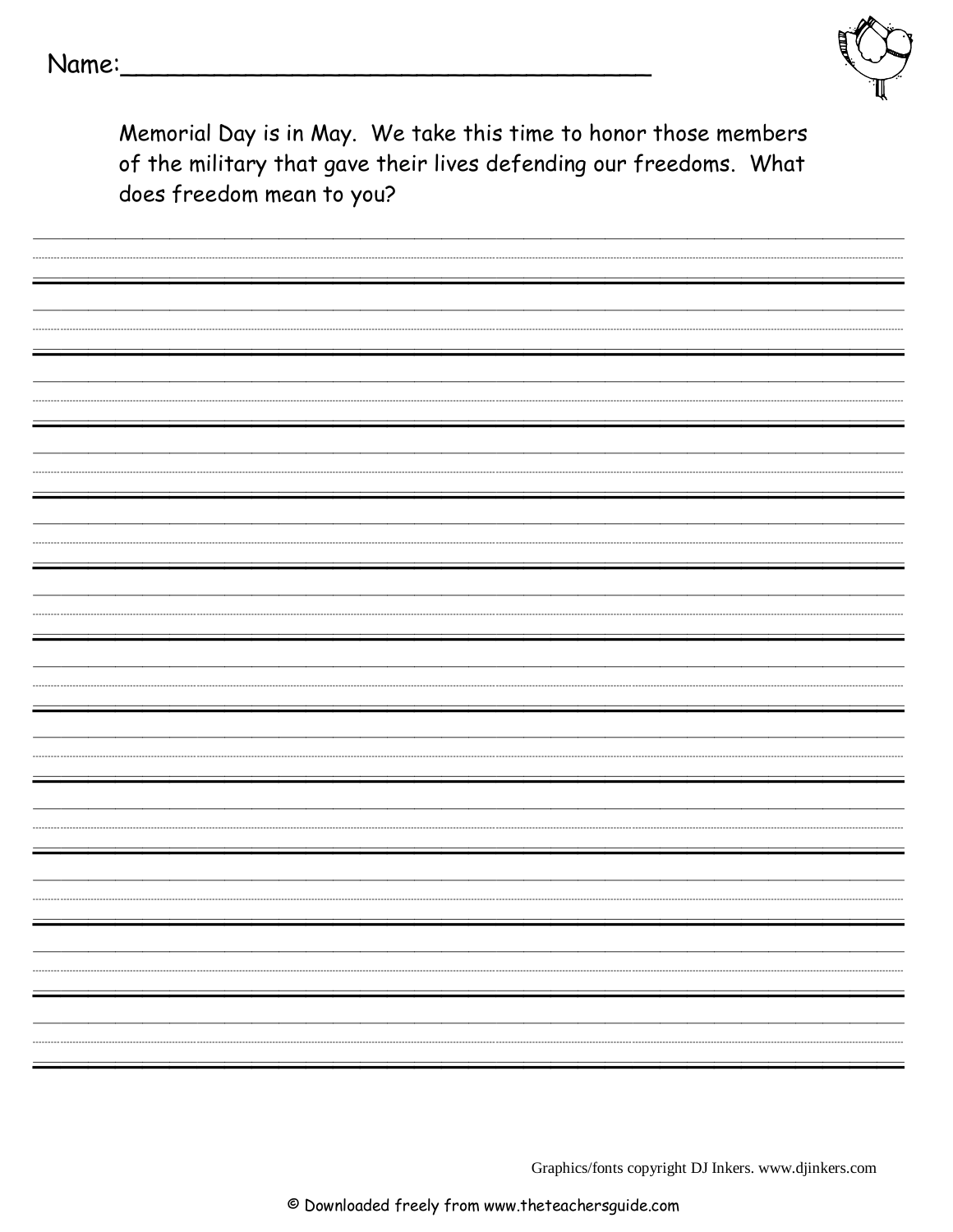

School Principal's Day is in May. What would you do differently if you were the principal in your school?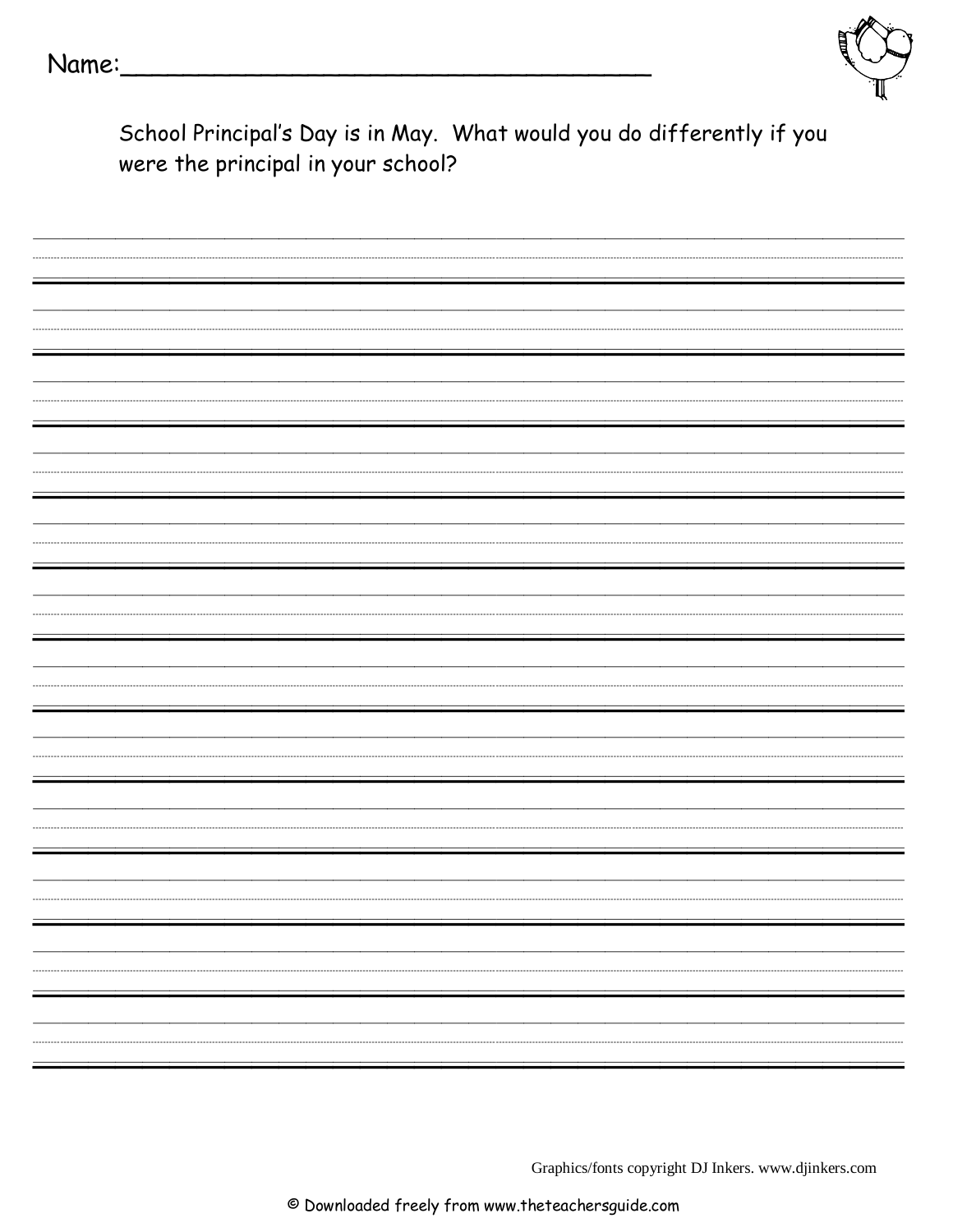

No Homework Day is in May. Do you think homework is a good thing or a bad thing? Support your answer with details.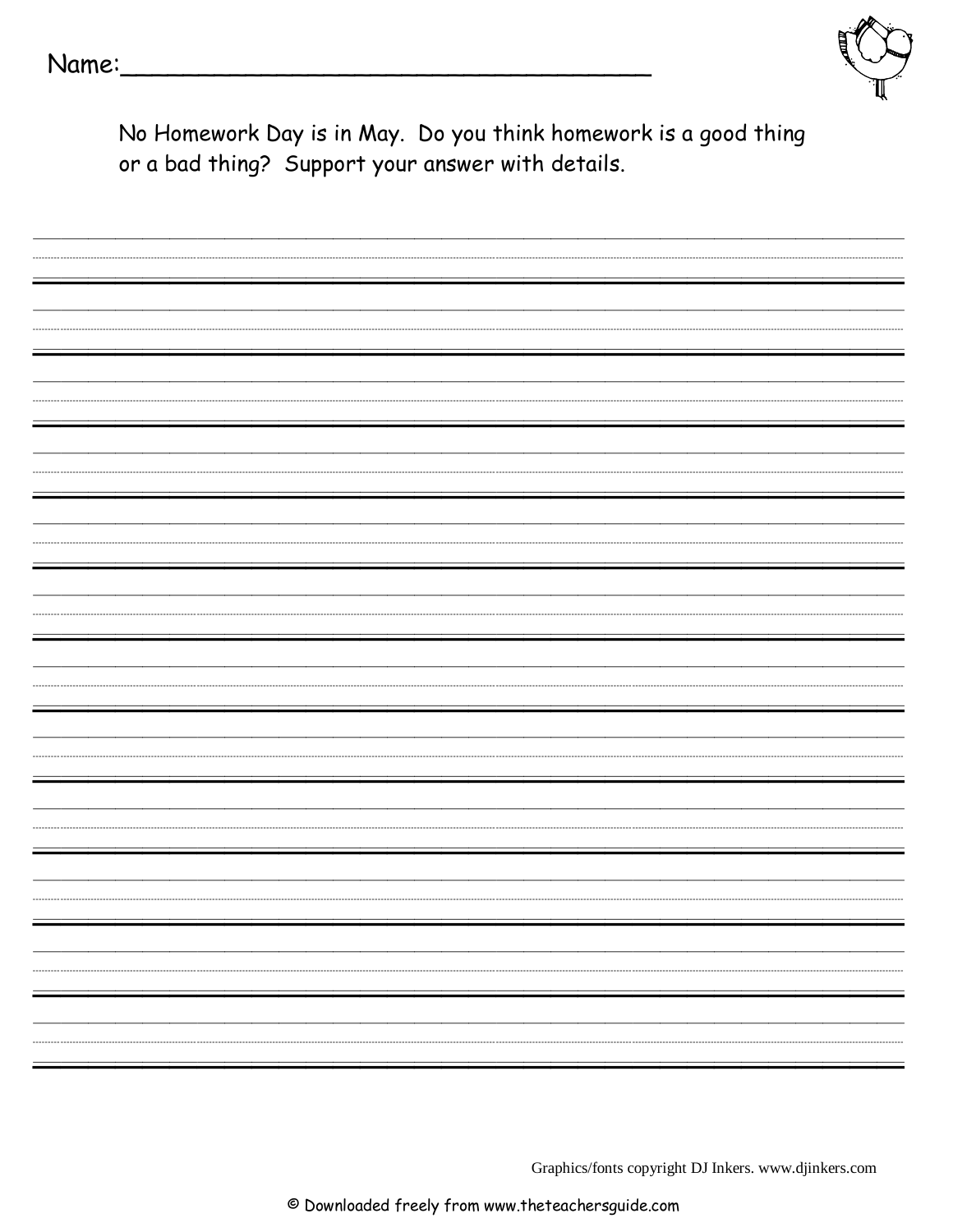

School Nurse Day is in May. Write a letter to your school nurse to thank him/her for all he/she does.

 \_\_\_\_\_\_\_\_\_\_\_\_\_ \_\_\_\_\_\_\_\_\_\_\_\_\_\_\_ \_\_\_\_\_\_\_\_\_\_\_\_\_\_\_\_\_\_\_\_\_\_\_\_\_\_\_\_\_\_\_\_ \_\_\_\_\_\_\_\_\_\_\_\_\_\_\_\_\_\_\_\_\_\_\_\_\_\_\_\_\_\_\_\_ \_\_\_\_\_\_\_\_\_\_\_\_\_\_\_\_\_\_\_\_\_\_\_\_\_\_\_\_\_\_\_\_ \_\_\_\_\_\_\_\_\_\_\_\_\_\_\_\_\_\_\_\_\_\_\_\_\_\_\_\_\_\_\_\_ \_\_\_\_\_\_\_\_\_\_\_\_\_\_\_\_\_\_\_\_\_\_\_\_\_\_\_\_\_\_\_\_ \_\_\_\_\_\_\_\_\_\_\_\_\_\_\_\_\_\_\_\_\_\_\_\_\_\_\_\_\_\_\_\_ \_\_\_\_\_\_\_\_\_\_\_\_\_ \_\_\_\_\_\_\_\_\_\_\_\_\_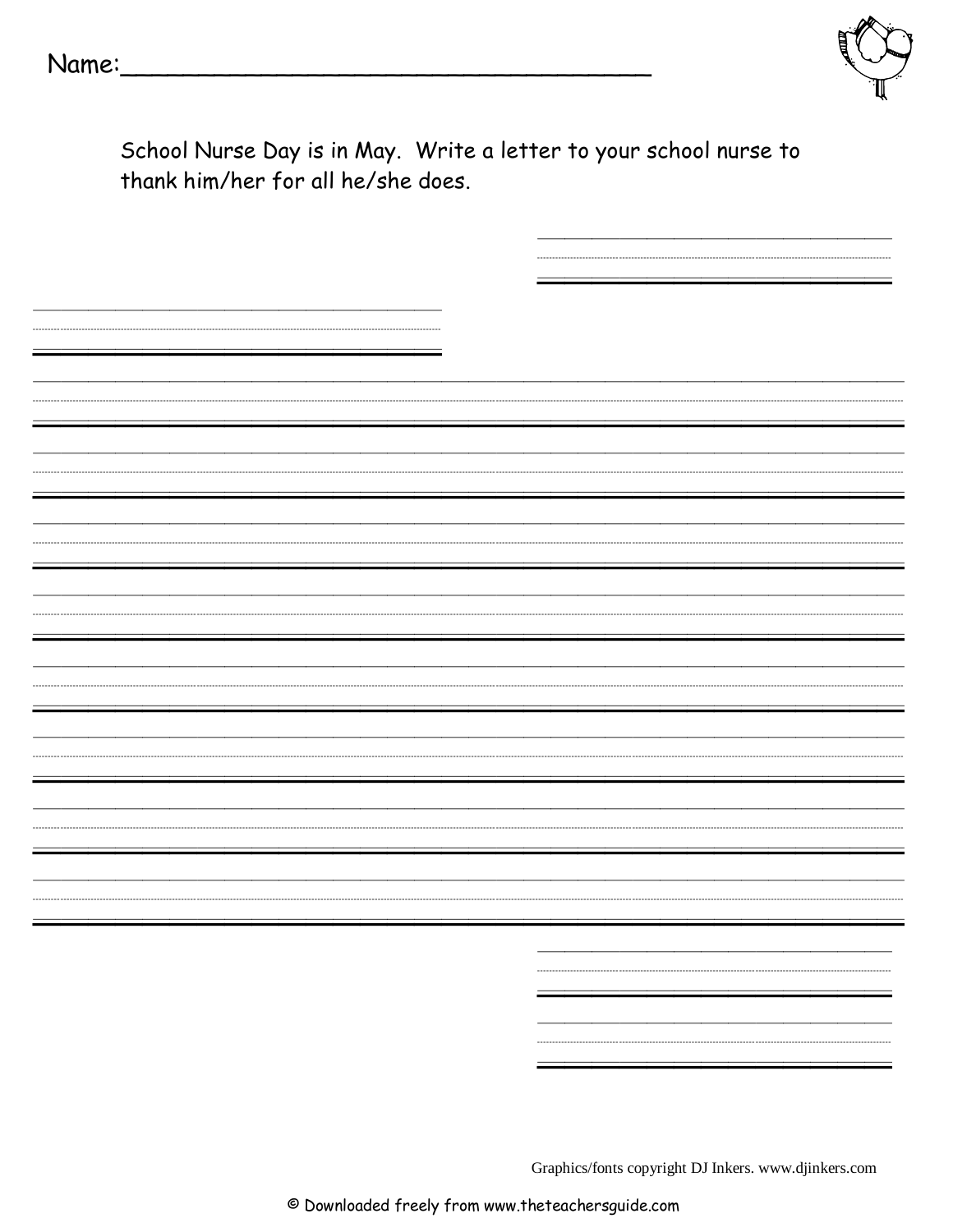

Limerick Day is in May. Try to write your own limerick below.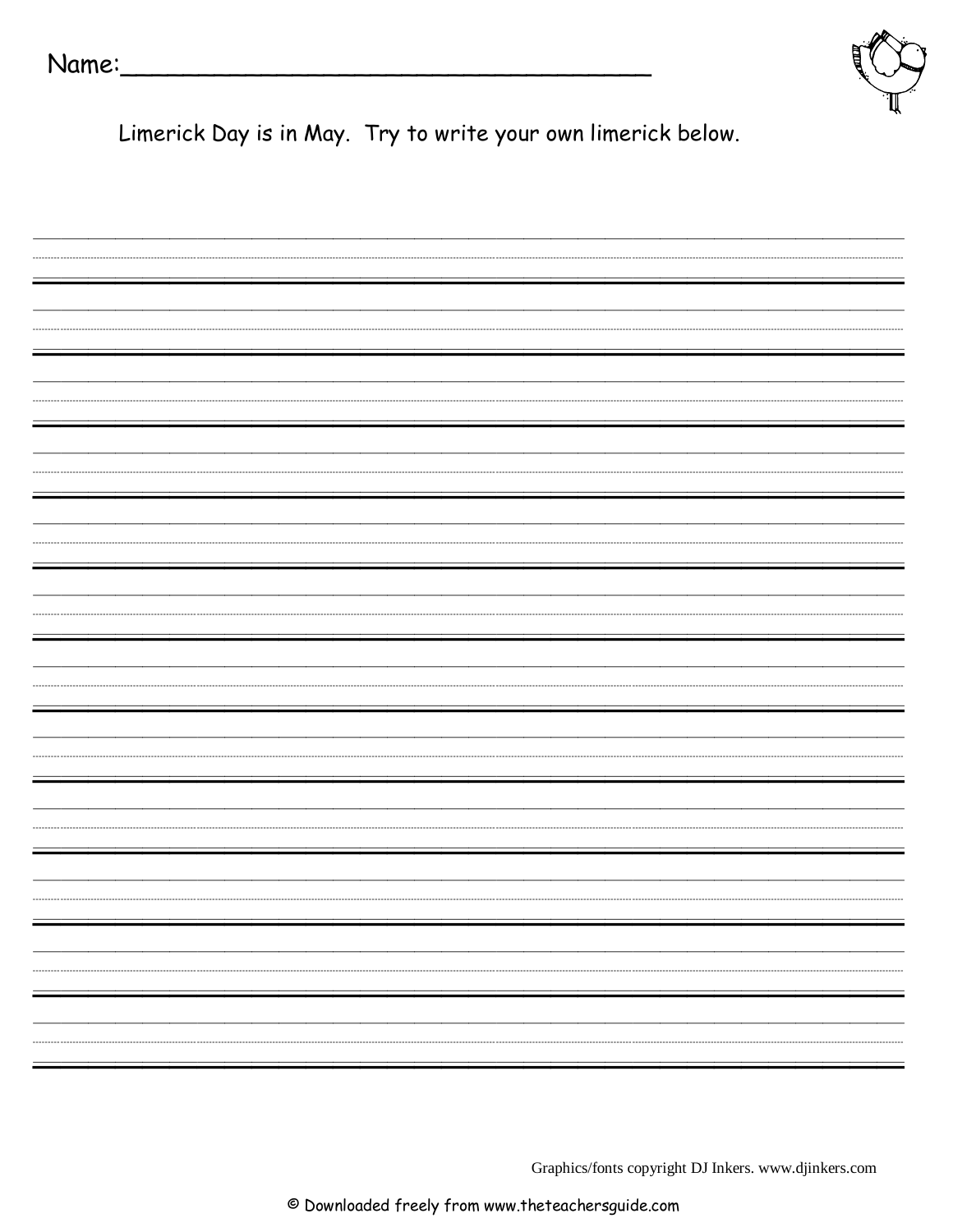

National Endangered Species Day is in May. Tell why it is important to keep different species from going extinct.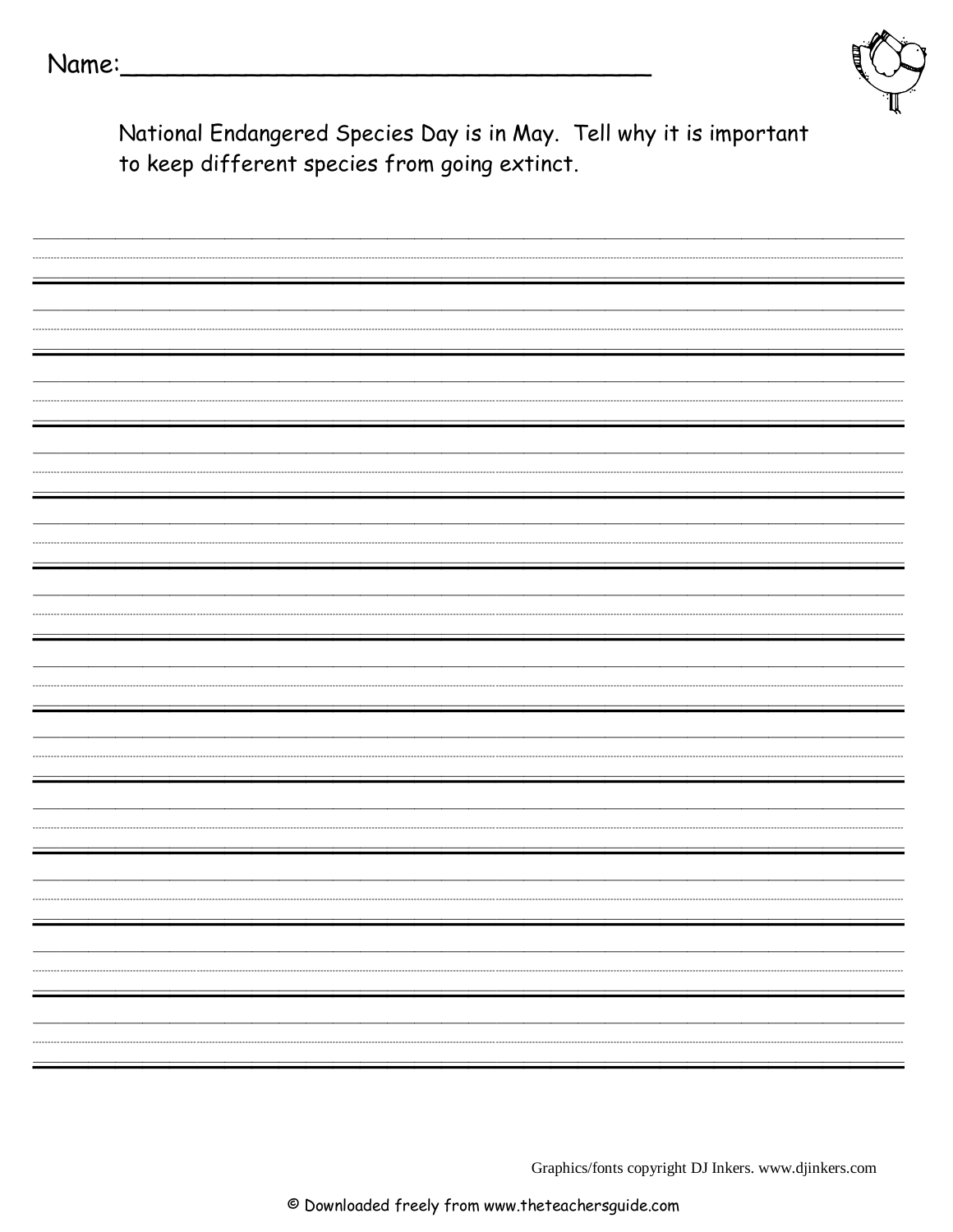

National Teacher's Day is in May. Write about a teacher that has been important in your life.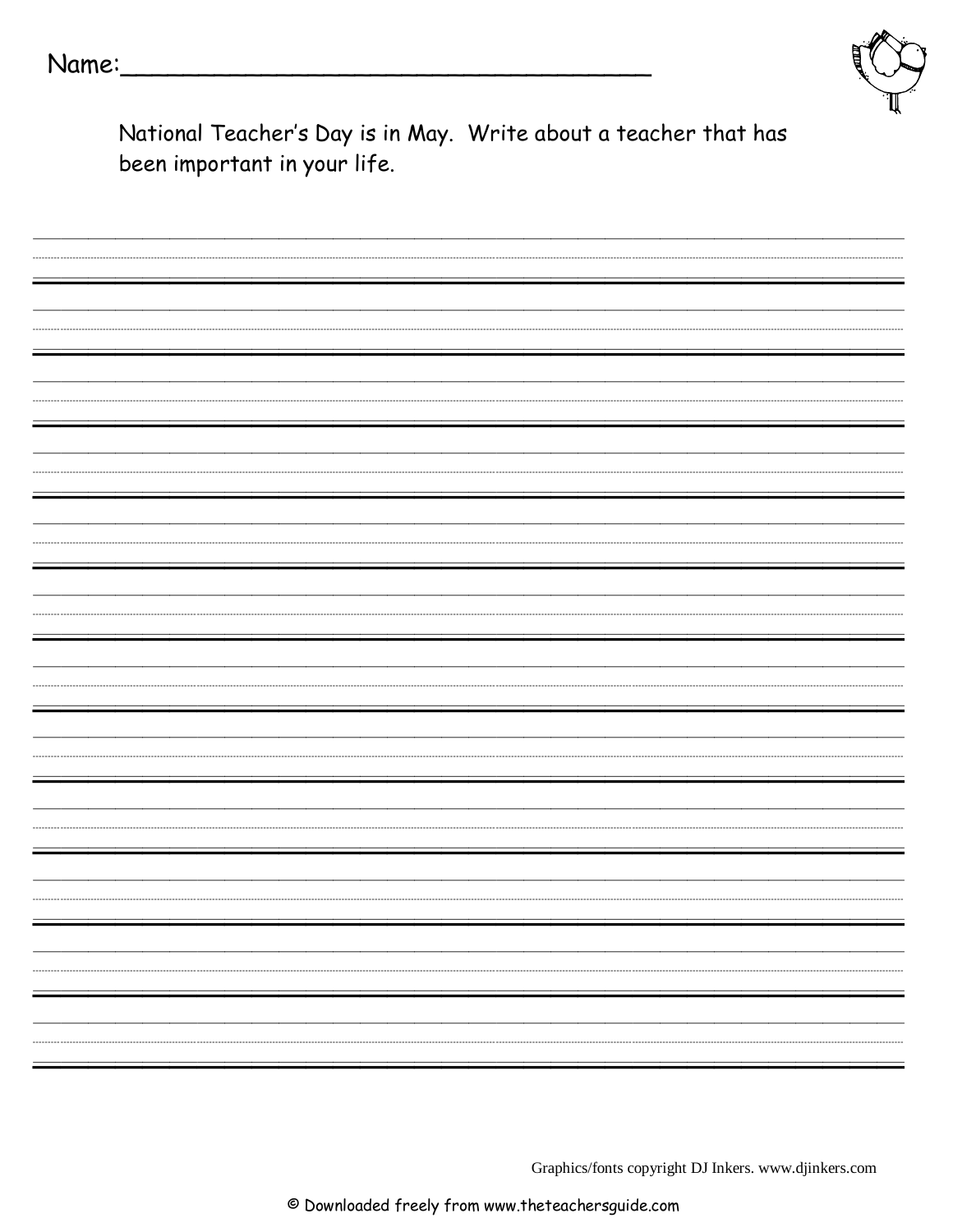

Cinco de Mayo is in May. Use resources to learn several facts about this holiday. Write about what you learned about the holiday.

\_\_\_\_\_\_\_\_\_\_\_\_\_\_\_\_\_\_\_\_\_\_\_\_\_\_\_\_\_\_\_\_ \_\_\_\_\_\_\_\_\_\_\_\_\_\_\_\_\_\_\_\_\_\_\_\_\_\_\_\_\_\_\_\_ \_\_\_\_\_\_\_\_\_\_\_\_\_\_\_\_\_\_\_\_\_\_\_\_\_\_\_\_\_\_\_\_ \_\_\_\_\_\_\_\_\_\_\_\_\_\_\_\_\_\_\_\_\_\_\_\_\_\_\_\_\_\_\_\_ \_\_\_\_\_\_\_\_\_\_\_\_\_\_\_\_\_\_\_\_\_\_\_\_\_\_\_\_\_\_\_\_ \_\_\_\_\_\_\_\_\_\_\_\_\_\_\_\_\_\_\_\_\_\_\_\_\_\_\_\_\_\_\_\_ \_\_\_\_\_\_\_\_\_\_\_\_\_\_\_\_\_\_\_\_\_\_\_\_\_\_\_\_\_\_\_\_ \_\_\_\_\_\_\_\_\_\_\_\_\_\_\_\_\_\_\_\_\_\_\_\_\_\_\_\_\_\_\_\_ \_\_\_\_\_\_\_\_\_\_\_\_\_\_\_\_\_\_\_\_\_\_\_\_\_\_\_\_\_\_\_\_ \_\_\_\_\_\_\_\_\_\_\_\_\_\_\_\_\_\_\_\_\_\_\_\_\_\_\_\_\_\_\_\_ \_\_\_\_\_\_\_\_\_\_\_\_\_\_\_\_\_\_\_\_\_\_\_\_\_\_\_\_\_\_\_\_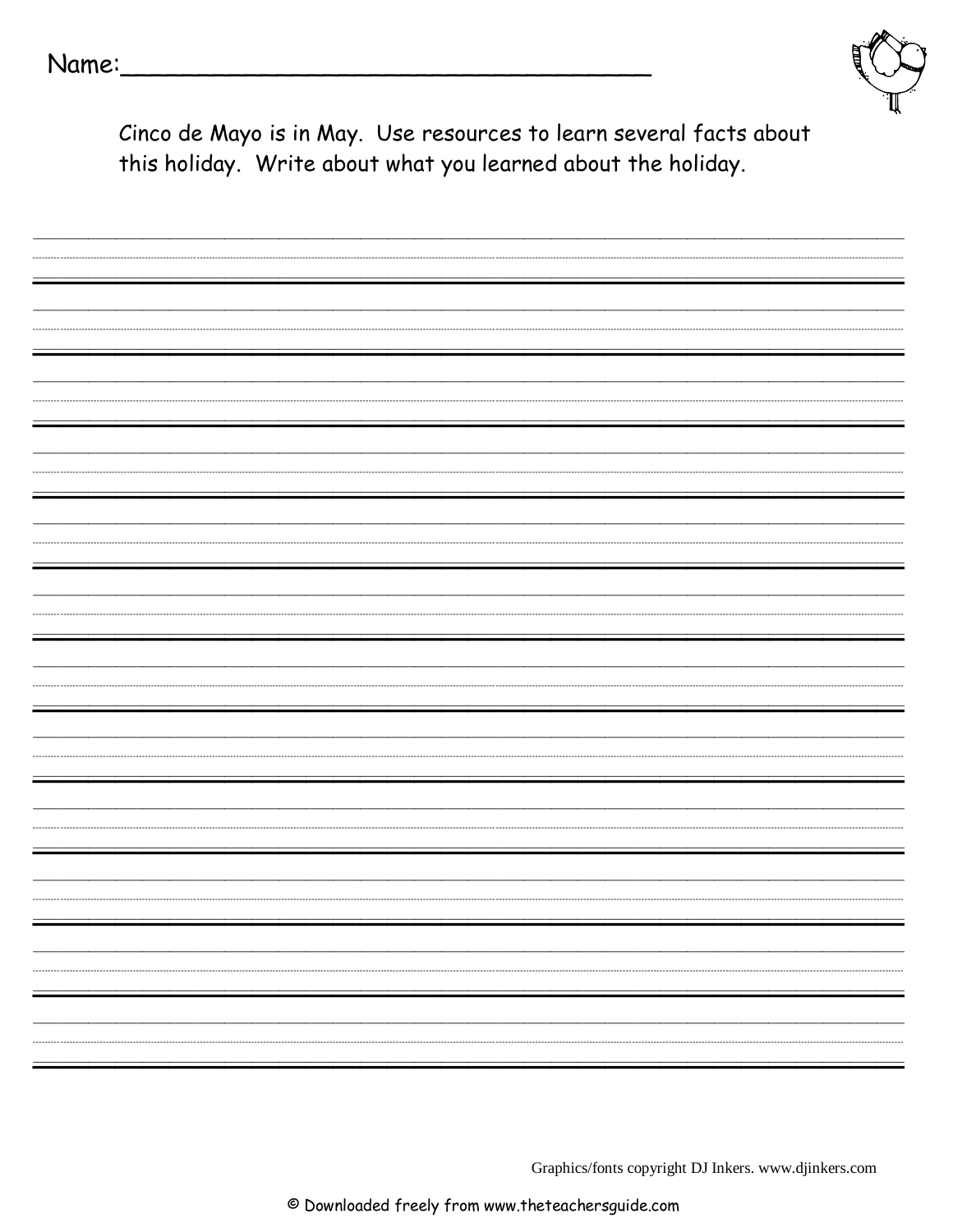Name:



<u> 1988 - Johann Barbara, martxa alemaniar a</u>